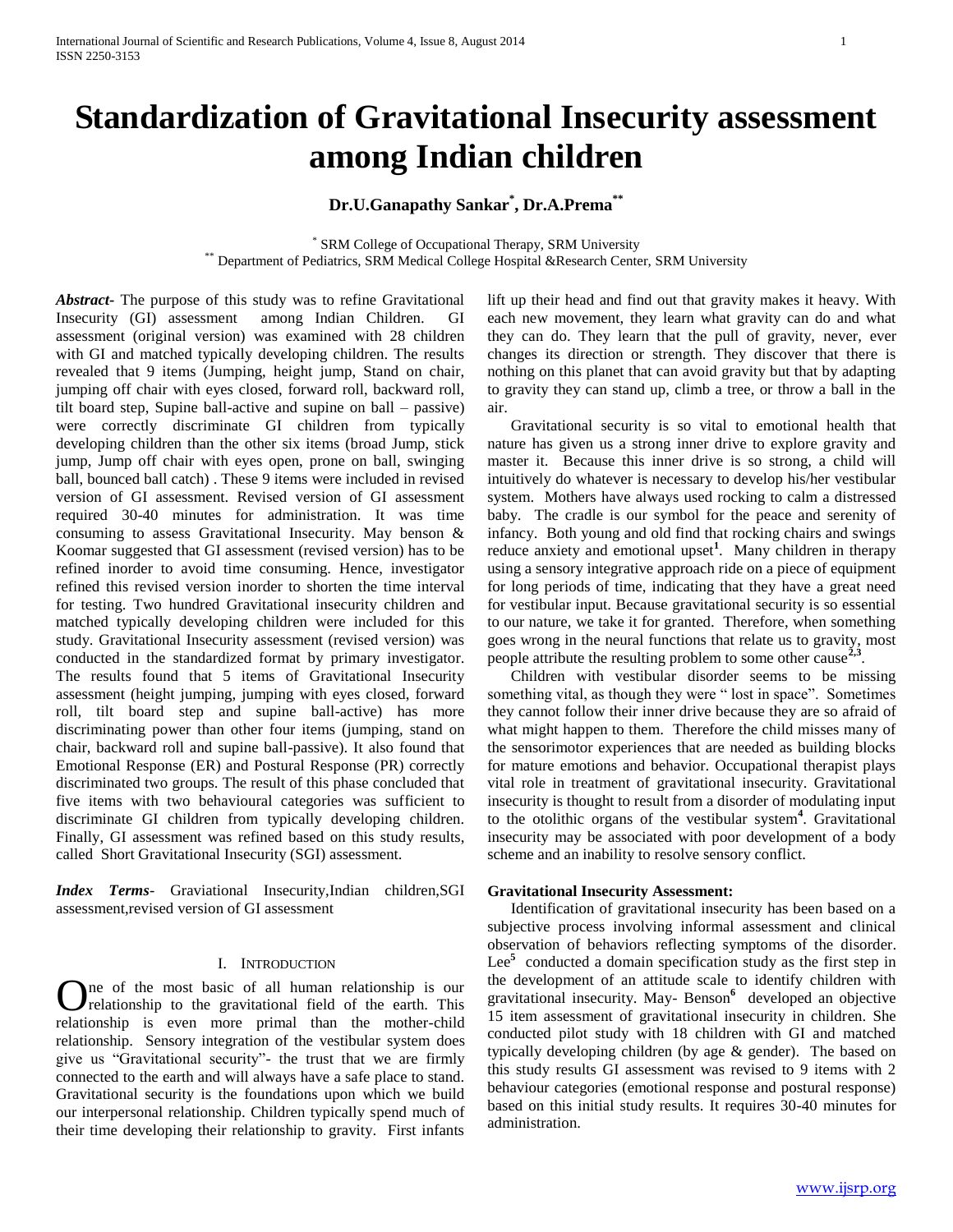#### **Need for the Study:**

 Gravitational Insecurity is one type of sensory modulation disorder and it is commonly seen in Autism, Attention Deficit Disorder, Learning disability. In Indian context, occupational therapist has done Gravitational Insecurity assessment through clinical observation, parent or caregiver report. There is no objective assessment tool to measure gravitational insecurity in children. May-Benson & Koomar**<sup>6</sup>** developed an objective assessment tool to measure gravitational insecurity in children. Gravitational Insecurity assessment has 15 items with three behavioural categories. It required 45-55 minutes to administer the test. Revised version of Gravitational insecurity assessment has 9 items with 2 behavioural categories and it required 30-40 minutes to complete the assessment. Gravitational insecurity is one of the vestibular overresponsivity problem. But GI assessment required 30 to 40 minutes and it was time consuming. May-Benson & Koomar also suggested that GI assessment has to be refined before it may be routinely used. Therefore, there is need to shorten the GI assessment and establish good reliability and validity. Hence the current study was carried out to shorten the time interval for assessment with good sensitivity of GI assessment and standardise Gravitational Insecurity assessment among Indian children. This is the first objective measurement tool to measure gravitational insecurity for children in India. It would be helpful to occupational therapist to screen the children with gravitational insecurity and identify effectiveness of occupational therapy intervention for Gravitational insecurity in children. The purpose of this study was to standardize GI assessment among Indian children.

#### II. METHODOLOGY

 Ethical clearance was obtained from SRM University Research Ethical committee to carry out this research work.

#### **Research Design:**

 This study involved observation of all children at one specific point of time to refine the GI assessment. The follow up is not required. Hence it is a quantitative research-cross sectional study.

#### **Sample:**

 Gravitational Insecurity children was selected randomly from various therapy centre and special schools in Chennai,Tamil nadu,India based on screening criteria. Typically developing children were matched by age and gender with Gravitational Insecurity children. Typically developing children were recruited from a mainstream school in Chennai,Tamilnadu,India.

# **Screening Criteria:**

# **A. Inclusion Criteria**

 (i) Gravitational Insecurity children : Children were identified by investigator in selected special school and therapy center based on their behavior during the intervention sessions mainly demonstrating fearful response in any two of the following behavioral characteristics of Gravitational Insecurity:(a)Movement on an unstable surface;(b)Unexpected of quick movement by another person;(c)Change of head position;(d)Change of head position with feet moved off a stable surface;(e)Static position or movement on a high surface;(f)Disorienting to lack of visual input.In addition, the

following criteria were included, Age group of 5- 10 yrs; Both genders

 (ii) Typically Developing Children were matched with Gravitational Insecurity Children (matched by age and gender).No behavioral characteristic of GI ;No educational remediation;Age group of 5 -10 yrs;Both genders

 **B. Exclusion** Criteria common for both the groups.(a)Children with physical handicap;(b)Children with comprehension problem

## **INSTRUMENTS USED:**

## **Gravitational Insecurity Assessment**

 GI assessment was developed by May-Benson **<sup>3</sup>** .The original version consist of 15 items with three behavioural categories. The revised version consists of 9 items with two behavior categories. It is an individually administering test. The administration time is about 45-55 minutes for original version and 30-40 minutes for revised version. Intra-class correlation coefficient for rater pool was 0.959. GI assessment (revised version) has acceptable level of interrater reliability (ICC=0.89, 0.92, 0.94 for ER, PR and total test score) and test–retest reliability (ICC=0.93, 0.86, 0.94 for ER, PR and total test score). Internal consistency (a=0.96) and split - half reliability ( $r=0.68$ ) of GI assessment items were good. Convergent validity,development trends for GI assessment –revised version has been reported **<sup>7</sup>**

#### **(a) Equipments Used**

 Equipment required for GI assessment were Scoring sheets,Pencil,Floor mat,Meter / yard stick,Standard therapy ball,Standard adult chair,Tilt board and Masking tape.

#### **(b) Scoring Procedure**

 The scoring system is a 3 point scoring system with 3 behavioral categories.

 The behavioral categories are Emotional response,Postural response and avoidance

 The point scoring is 3 - Typical response;2 - Moderate / Mild GI;1 - Definite GI

# **Data collection procedure:**

 The purpose of the study was explained to the appropriate authorities of the special schools and therapy centers involved and informed consent form was obtained from parents. Pediatric occupational therapist with 5 years experience was requested to identify GI children in their center based on behavioral characteristic of GI children. Further it was confirmed by investigator. Testing was conducted at seven therapy centers and three special schools in Chennai by investigator. The GI assessment was conducted in the standardized format according to the protocol developed for the GI Assessment by May-Benson in distraction free environment with good ventilation in separate rooms in respective center. The directions were given for each task and children were requested to complete the tasks two times. Average score was taken for final computation. The room was covered by "plinth" inorder to avoid injury during GI assessment task like supine on therapy ball-active, Supine ball- passive, forward roll and backward roll etc.Typically developing children, selected from mainstream schools in Chennai, were matched by age and gender with Gravitational Insecurity children. Informed consent was obtained and testing was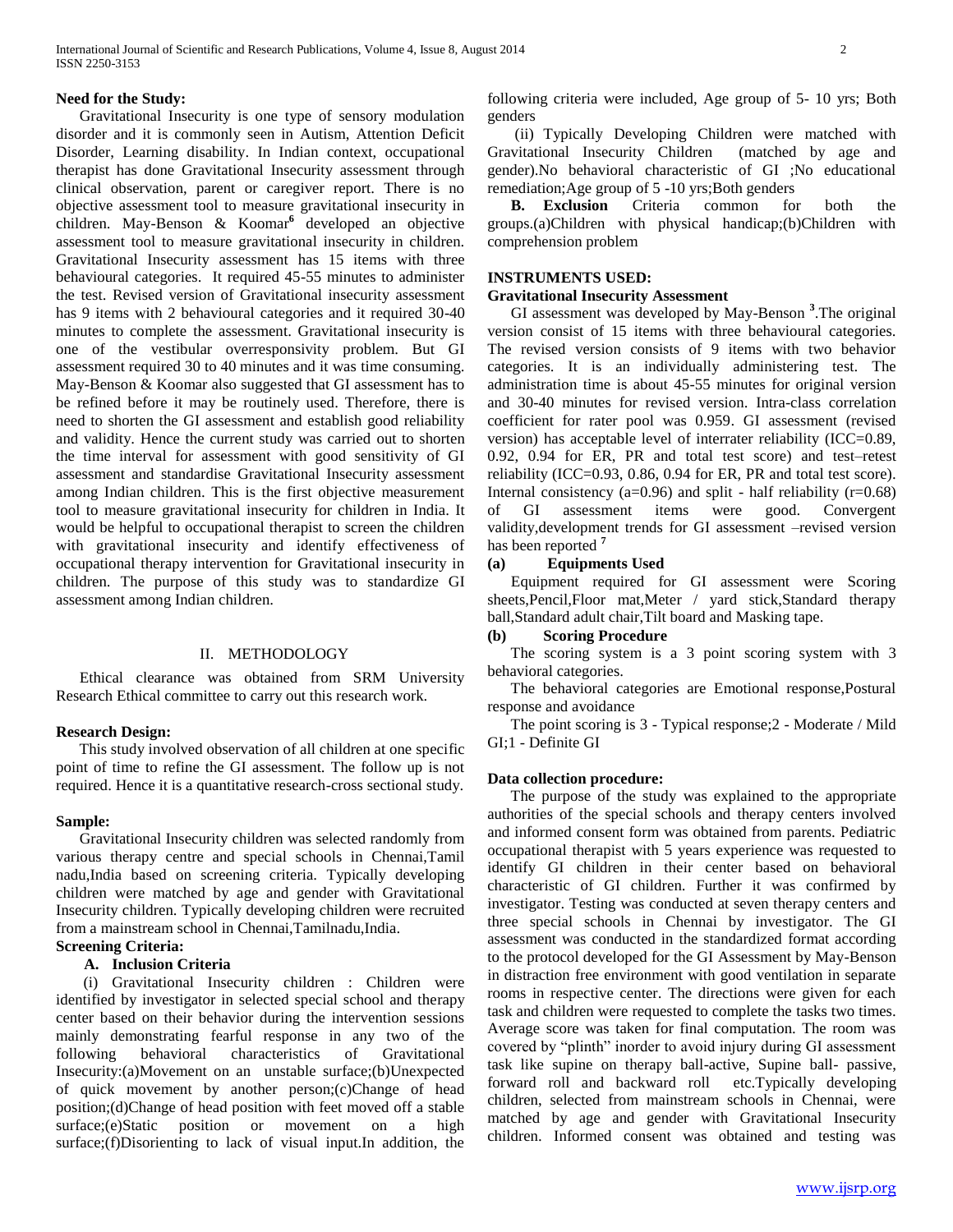conducted at the school in the same manner as with Gravitational Insecurity children.

 Initially study was conducted using Gravitational Insecurity assessment (original version). Forty Gravitational Insecurity children were selected but 12 children were excluded from the study due to poor comprehensive ability. Twenty eight children with Gravitational insecurity and matched typically developing children were included. The based on this study results GI assessment was revised to 9 items with 2 behavioural categories (emotional response and postural response). Revised version of GI assessment required 30-40 minutes for administration. Two hundred and forty two GI children were selected for administration of revised version of GI assessment but 42 children were excluded due to poor comprehensive ability. Two hundred Gravitational insecurity children and matched typically developing children were included for this study. Gravitational Insecurity assessment (revised version) was conducted in the standardized format by primary investigator.

| Table 1. Test items of Gravitational Insecurity Assessment (Original version) |  |  |  |
|-------------------------------------------------------------------------------|--|--|--|
|-------------------------------------------------------------------------------|--|--|--|

| Item No | Items                        | Description                                                               |
|---------|------------------------------|---------------------------------------------------------------------------|
| 1       | Jumping                      | Participant jumps up and down with feet together                          |
| 2       | Broad jump                   | Participant broad-jumps forward as far as possible                        |
| 3       | Stick jump                   | Participant jumps over stick on ground                                    |
| 4       | Height Jump                  | Participant jumps over a stick raised to 10 cms (4 inches) off ground     |
| 5       | Stand on Chair               | Participant steps up on seat of chair                                     |
| 6       | Jump off Chair – eyes open   | Participant hops off chair with eyes open                                 |
| 7       | Jump off Chair - eyes closed | Participant hops off chair with eyes closed                               |
| 8       | Forward Roll                 | Participant does a forward somersault.                                    |
| 9       | <b>Backward Roll</b>         | Participant does a backward somersault.                                   |
| 10      | <b>Tilt Board Step</b>       | Participant steps on tilt board, then steps off backward.                 |
| 11      | Prone on ball                | Participant lies prone on large therapy ball and rocks from hands to feet |
| 12      | Supine on ball – active      | Participant lies back on ball, then stands up                             |
| 13      | Supine on ball - Passive     | Participant lies supine on ball as rater quickly tips it backward.        |
| 14      | Swinging ball                | Rater swings ball toward participant's Face                               |
| 15      | Bounced ball catch           | Rater bounces large therapy ball to<br>Participant                        |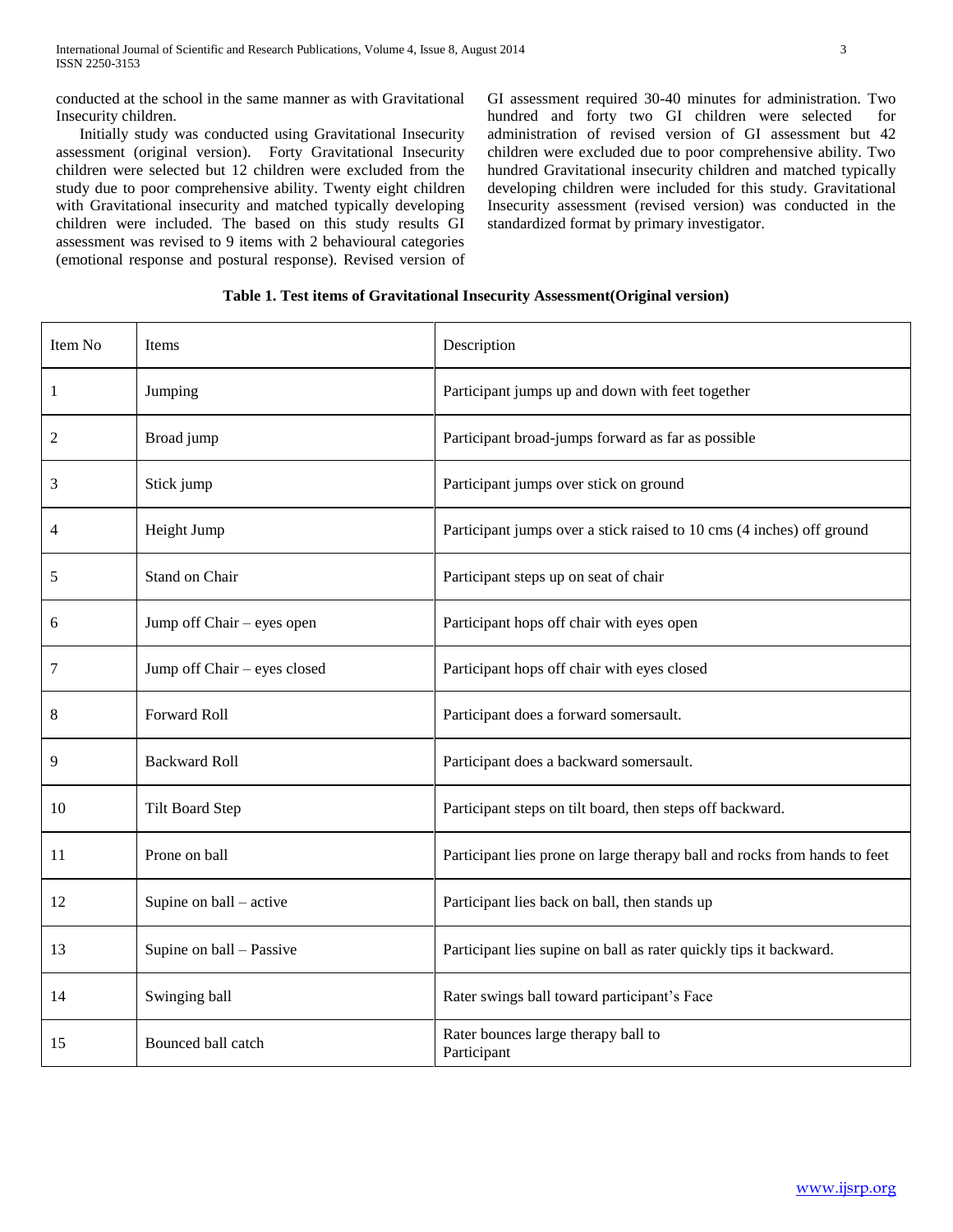| Behaviour             | Level 3                                                                                                                                                      | Level 2                                                                                                                                                                                                                                                                                                                                                                                                                           | Level 1                                                                                                                                                                                                                                                                                              |
|-----------------------|--------------------------------------------------------------------------------------------------------------------------------------------------------------|-----------------------------------------------------------------------------------------------------------------------------------------------------------------------------------------------------------------------------------------------------------------------------------------------------------------------------------------------------------------------------------------------------------------------------------|------------------------------------------------------------------------------------------------------------------------------------------------------------------------------------------------------------------------------------------------------------------------------------------------------|
| category              | Typical response                                                                                                                                             | Mild to moderate GI                                                                                                                                                                                                                                                                                                                                                                                                               | Definite GI                                                                                                                                                                                                                                                                                          |
| Emotional<br>response | Apparent enjoyment of<br>activity.                                                                                                                           | "Nervous" talk, smile, or<br>laughter.                                                                                                                                                                                                                                                                                                                                                                                            | Makes 1+ statements of<br>fear of task or                                                                                                                                                                                                                                                            |
|                       | "Neutral" affect; no overt<br>fear                                                                                                                           | Makes 1+ statements of<br>worry, concern,                                                                                                                                                                                                                                                                                                                                                                                         | anger toward therapist (e.g.,<br>"I don't                                                                                                                                                                                                                                                            |
|                       |                                                                                                                                                              | strong dislike, or mild fear<br>(e.g., "Is<br>this safe?" "This is scary." "I<br>don't<br>like this.")<br>Grimaces or makes faces<br>Mild autonomic responses<br>(e.g., sweaty<br>palms, dilation of pupils,<br>increased<br>flushed<br>breathing,<br>face,<br>repeated                                                                                                                                                           | want to do it! I hate this.")<br>Shows evidence of fear or<br>anger (e.g., tone of voice,<br>change of inflection)<br>Demonstrates<br>"panic"<br>reactions,<br>yells, or<br>cries,<br>hyperventilates                                                                                                |
|                       |                                                                                                                                                              | blinking)                                                                                                                                                                                                                                                                                                                                                                                                                         |                                                                                                                                                                                                                                                                                                      |
| Postural<br>response  | "Normal"<br>equilibrium<br>responses<br>May reach for support<br>but no contact<br>feet leave<br>Both<br>the<br>ground<br>No stiffness or rigidity           | May grab or hold support,<br>then release<br>May show mild to moderate<br>guard or<br>startle reactions<br>May take 1 step back from<br>task<br>Body may stiffen then relax<br>Noticeably awkward or stiff<br>responses<br>One extremity remains in<br>contact with<br>ground<br>Both feet never leave ground<br>at same time<br>Steps (doesn't jump) off<br>chair<br>Needs any verbal prompt to<br>release grasp<br>from support | Tight or frantic grasp at<br>support<br>Refusal to release grasp<br>Stiff or rigid body or<br>movements<br>Does not relax with verbal<br>prompt<br>High guard responses<br>Both feet or 2 extremities<br>remain in contact<br>with supports<br>Needs any second verbal<br>prompt to release<br>Grasp |
| Avoidance<br>behavior | No hesitation, or from 1<br>to 5 seconds of<br>hesitation<br>Readily<br>attempts<br><b>or</b><br>repeats activity<br>May require 1 verbal<br>prompt to begin | Definite<br>hesitation;<br>significant delay in<br>initiating task (6+ seconds)<br>Attempts<br>task<br>with<br>modifications<br>"Works up"<br>courage to<br>attempt task                                                                                                                                                                                                                                                          | Refuses to attempt activity<br>Stops task or refuses to<br>complete it<br>Physically withdraws from<br>activity                                                                                                                                                                                      |

|  |  |  |  | Table 4.2 Scoring Criteria For Gravitational Insecurity (GI) assessment |  |  |  |
|--|--|--|--|-------------------------------------------------------------------------|--|--|--|
|--|--|--|--|-------------------------------------------------------------------------|--|--|--|

# III. RESULTS

# **Table 3. Discriminant analysis of behavioural category of the GI assessment**

| <b>Behaviour Category</b> | $df(k-1.n-k)$ |          | Wilk's lambda $(\lambda)$ |
|---------------------------|---------------|----------|---------------------------|
| Emotional response        | .398          | 354.890  | 0.133                     |
| Postural response         | .398          | 1334.096 | 0.032                     |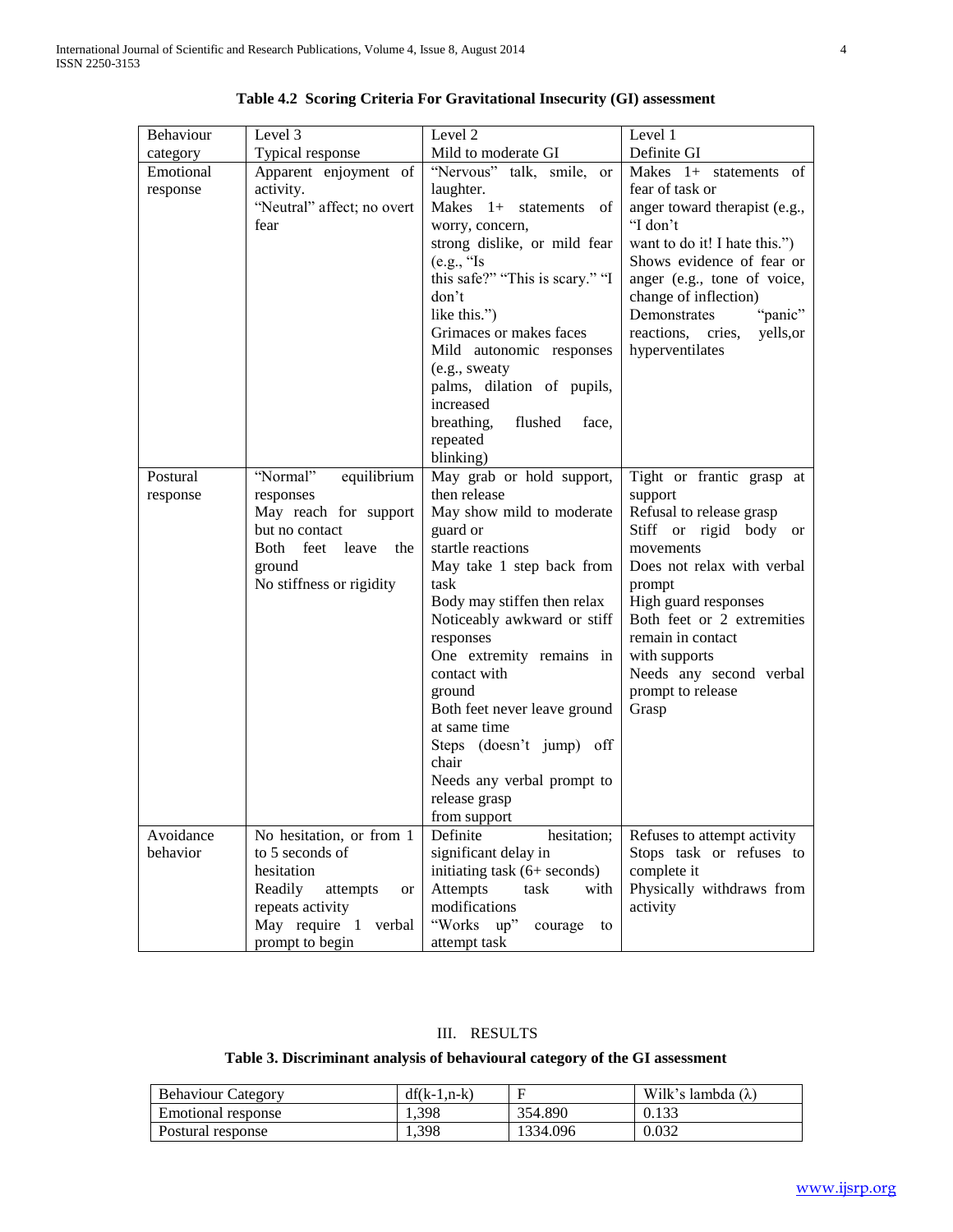| F  | - | <b>ANOVA</b>                 |
|----|---|------------------------------|
| df |   | Degree of freedom            |
| k  |   | Number of populations        |
| n  |   | Total number of observations |

Table 3 indicates that both the categories (F(1,398)=354.890,  $\lambda$ =0.133; F(1,398)=1334.096,  $\lambda$ =0.032) correctly classified the two groups at 100% level.

# **Table 4. Stepwise discriminant analysis of the behavioral response categories of the GI assessment**

| <b>Behaviour Category</b> | $df(k-1, n-k)$ |         | Wilk's Lambda $(\lambda)$ | Eigen value | $\%$ |
|---------------------------|----------------|---------|---------------------------|-------------|------|
| <b>Emotional response</b> | ,398           | 354.89  | 0.133                     |             | 97.3 |
| Postural response         | ,398           | 1334.09 | 0.032                     | 25.13       | 100  |

 Table 4 indicates that emotional response classifies GI children at 97.3% and postural response classifies GI children at 100% from typically developing children.

# **Table 5 Discriminant analysis of the test items of the GI assessment**

| S.No. | Items                        | $df(k-1, n-k)$ |        | Wilk's Lambda( $\lambda$ ) |
|-------|------------------------------|----------------|--------|----------------------------|
|       | Jumping                      | 1,398          | 0.128  | 0.049                      |
| ◠     | Height Jump                  | 1,398          | 0.064  | 0.059                      |
|       | Stand on Chair               | 1,398          | 0.227  | 0.049                      |
| 4     | Jump off Chair – eyes closed | 1,398          | 6.027  | 0.069                      |
|       | Forward Roll                 | 1,398          | 4.268  | 0.071                      |
| 6     | <b>Backward Roll</b>         | 1,398          | 0.181  | 0.046                      |
|       | Tilt Board Step              | 1,398          | 471.97 | 0.103                      |
| 8     | Supine on $ball - active$    | 1,398          | 1.924  | 0.060                      |
| Q     | Supine on ball – Passive     | 1,398          | 38.23  | 0.047                      |

p< 0.001 level

F - ANOVA

df - Degree of freedom

k - Number of populations

n - Total number of observations

Table 5 indicates that all the nine items correctly classified the two groups at 100% level

# **Table 6 Stepwise discriminant analysis of the test items of the GI assessment**

| Sl.No.         | Items                        | $df(k-1, n-k)$ |       | Wilk's Lambda( $\lambda$ ) | Eigen value |
|----------------|------------------------------|----------------|-------|----------------------------|-------------|
|                | Jump off Chair – eyes closed | 1,398          | 6.027 | 0.069                      |             |
|                | <b>Forward Roll</b>          | 1.398          | 4.268 | 0.071                      |             |
|                | Tilt Board Step              | 1,398          | 471.9 | 0.103                      |             |
| $\overline{4}$ | Supine on $ball - active$    | 1.398          | 1.924 | 0.060                      | 29.22       |
|                | Height Jump                  | 1,398          | 0.064 | 0.059                      |             |
| 6              | Jumping                      | 1,398          | 0.128 | 0.049                      |             |
|                | Stand on Chair               | 1.398          | 0.227 | 0.049                      |             |
| -8             | <b>Backward Roll</b>         | 1.398          | 0.181 | 0.046                      | 14.79       |
| $\mathbf{Q}$   | Supine on ball – Passive     | 1,398          | 38.23 | 0.047                      |             |

# p< 0.001 level

 Table 6 indicates that 5 items (jumping off chair with eye closed, forward roll, tilt board step and supine on ball – active, height jump) have a high discriminating power than the other four items ( jumping,stand on chair, backward roll and supine on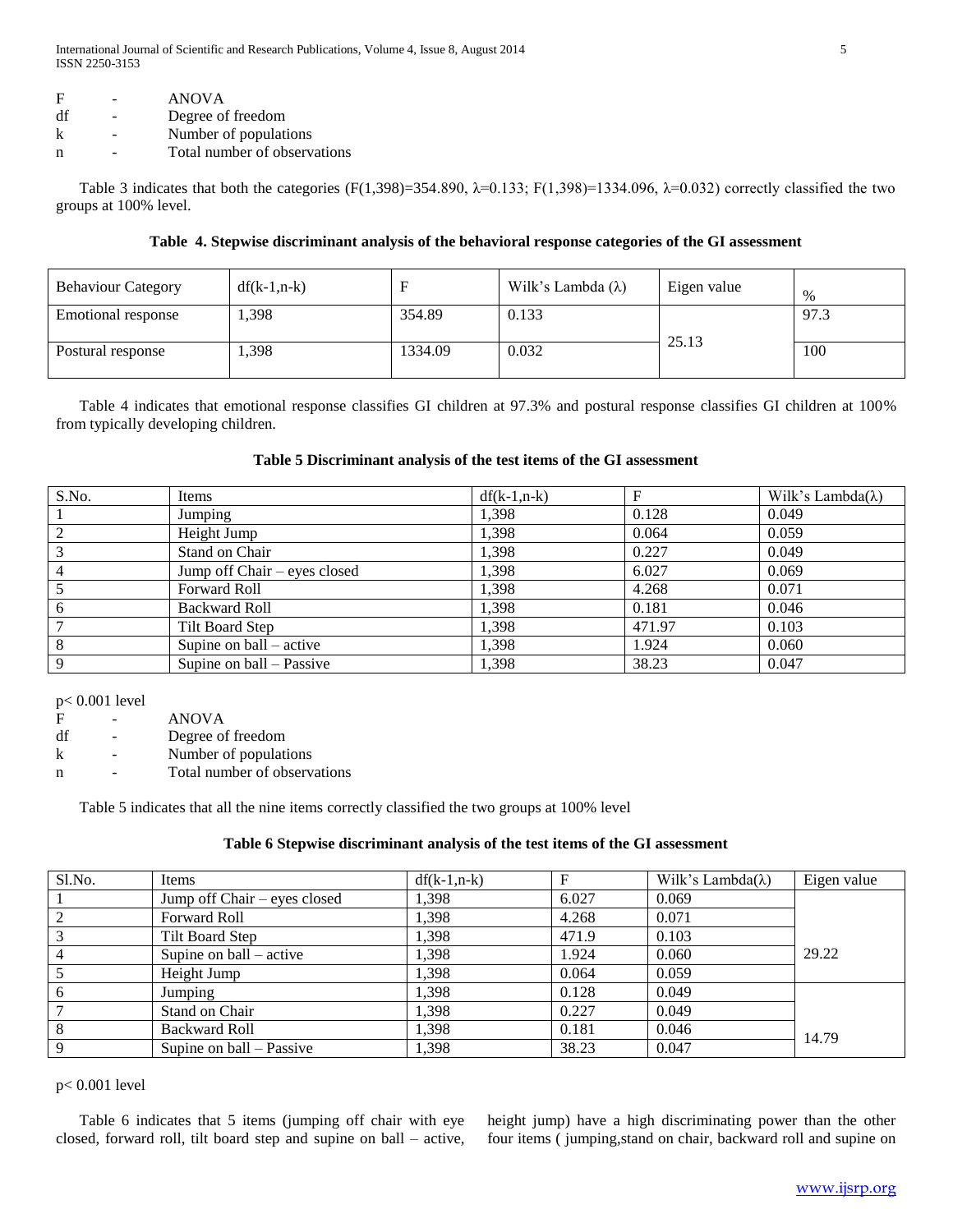ball – passive) based on the eigen values. Results concluded that these 5 items is sufficient to discriminate both group.

# IV. DISCUSSION

 Initially, Gravitational Insecurity assessment (original version) was examined with 28 children with Gravitational Insecurity and matched typically developing children (by age, gender with GI children). Discriminant analysis was done to identify which test items correctly differentiate children with gravitational insecurity from children who are typically developing and which response category or combination of categories (i.e., Avoidance Behaviors, Emotional Responses, Postural Responses) correctly differentiates children with gravitational insecurity from children who are typically developing. The results found that both the behavioral categories (emotional response and postural response) and nine items correctly classified the two groups at 0.05 level.

 A stepwise discriminant analysis revealed that the Emotional Response category classified GI children at 96.4% and the Postural Response category classified GI children at 100% from typically developing children. Further, it revealed that 9 items (Jumping, height jump, Stand on chair, jumping off chair with eyes closed, forward roll, backward roll, tilt board step, Supine ball-active and supine on ball – passive) were correctly discriminate ( $\lambda = 19.29$ ) GI children from typically developing children than the other six items (broad Jump, stick jump, Jump off chair with eyes open, prone on ball, swinging ball, bounced ball catch) ( $\lambda$  = 14.79).

May-benson & Koomar<sup>6</sup> conducted a study to identify discriminant ability of Gravitational insecurity assessment original version. They recruited 18 gravitational insecurity children and matched typically developing children. A stepwise discriminant analysis showed that the nine items( jumping, height jump, stand on chair, jump off chair, forward roll, backward roll, tilt board step, supine on ball-active and supine on ball-passive) correctly discriminated GI children from typically developing children. Further analysis found that the combined categories of Emotional Responses, and Postural Responses were able to discriminate between the two groups with statistically significant accuracy. Avoidance Behaviors did not contribute additional significant discriminant power. A classification analysis of the combined Emotional and Postural responses subscores accurately classified 83.3% of the participants with gravitational insecurity and 100% of the participants who were typically developing. These results indicated that nine items with two behavioural category (emotional response and postural response) were sufficient to accurately identify children with Gravitational insecurity. The present study found that 9 items with 2 behavioural categories (emotional response and postural response) is sufficient to discriminate GI children from Typically developing children. These findings are consistent with this study results.

 Secondly, revised version of Gravitational Insecurity assessment was examined with 200 GI children and matched typicall**y** developing children. One hundred and thirty one boys and 61 girls participated in the study. Further it showed that 99 children with autism, 63 children with ADD and 38 children with learning disability participated in the study. More Number of boys was participated in the study because the prevalence rate of autism, ADD and learning disability was more in boys than girls**<sup>8</sup>** .

 Weisberg**<sup>9</sup>** proposed that visual, vestibular and proprioceptive sensory inputs, which should help an individual maintain a sense of his or her position in space, are not reliably interpreted by the central nervous system and this sensory conflict may result in people with gravitational insecurity having higher resting sympathetic arousal states than peers without gravitational insecurity.In jumping, child jumps up and down with both feet together, height jump- child jumps over a stick raised to 10cms off ground, stand on chair-child has to step up on seat off chair, jump off chair-child hops off chair with eyes closed, forward roll-child does forward somersault, backward roll-child does backward somersault, tilt board step- child steps on tilt board, then steps off backward, supine on ball-active-child lies back on therapy ball, then stands up, supine on ball – passive- child lies supine on ball as investigator quickly tips it backward. These all nine task required more visual vestibular interaction than other six items**<sup>6</sup>** . So these items add more discriminant power to discriminate gravitational insecurity children from typically developing children. Gravitational Insecurity children performed the movement activities with anxiety which affect their emotional response and postural  $response<sup>10</sup>$ .

Discriminant analysis (table  $3 \& 5$ ) revealed that emotional response and postural response behavioral categories and nine items were able to discriminate correctly among the two groups. Further, stepwise discriminant analysis found (table  $4 \& 6$ ) that the Emotional Response category alone correctly classified 97.3% of GI children and the Postural Response category alone classified 100% of the children. Five items (height jump, Jump off chair-eyes closed, forward roll, tilt board step and supine on ball-active) of GI assessment had more discriminant power than other four items (jumping, stand on chair, backward roll and supine on ball-passive) of revised version of GI assessment. The result concluded that five items were found to be sufficient to discriminate Gravitational Insecurity children from typically developing children.

Anupama  $\&$  ganapathy<sup>11</sup> conducted a study to identify discriminant ability of Gravitational Insecurity assessment with 28 children with GI and matched typically developing children. The results of the behavioral category indicated that emotional response and postural response were discriminated correctly among the two groups. Further, stepwise discriminant analysis showed that 96.4% of GI children were correctly classified among the Emotional Response and 100% of GI children were correctly classified among the Postural Response from the typically developing children. They also found that all the nine items were discriminated statistically at 100% level. Stepwise discriminant analysis concluded that the 4 items (jump off chair with eye closed, forward roll, tilt board step and supine on ball active) have a more discriminating variability based on high eigen values (19.26) when compared with the eigen values (14.79) of the other 5 items (jumping, height - jump, stand on chair, backward roll, supine on ball – passive) of the GI assessment.

 The present study findings were supported by this study. In addition to these four items (jump off chair with eye closed,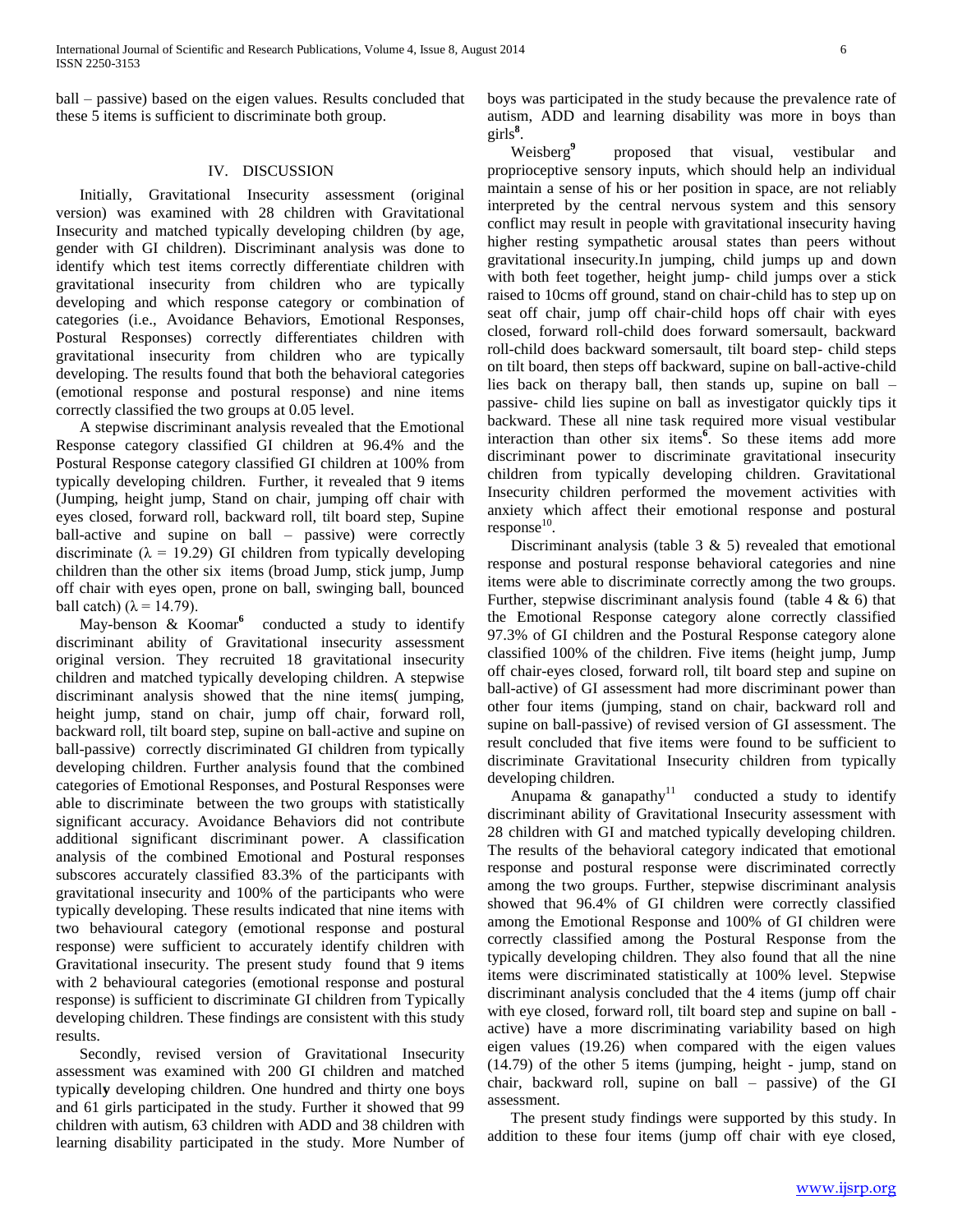forward roll, tilt board step and supine on ball - active), current study found that height jump also has more discriminant power to discriminate GI from typically developing children. In height jump task, child has to jump over a stick raised to 10cms off ground. This task is goal directed and required more visual

vestibular interaction to complete the task successfully. Finally, the present findings concluded that all nine items with two behaviour categories were able

|  | 7. Comparison of present study with previous studies in discriminant analysis of GI assessment |  |
|--|------------------------------------------------------------------------------------------------|--|
|--|------------------------------------------------------------------------------------------------|--|

| <b>Authors</b>  | Samples                                   | GI assessment | Results                                           |
|-----------------|-------------------------------------------|---------------|---------------------------------------------------|
|                 |                                           | version       |                                                   |
| May benson $\&$ | 18<br>children                            | Original      | Nine items with two behavioural categories        |
| Koomar, 2008    | with<br>GI<br>$\mathcal{R}_{\mathcal{L}}$ |               | correctly discriminated GI children from          |
|                 | matched TDC                               |               | typically developing children                     |
| &<br>Anupama    | 28<br>children                            | Revised       | Nine items with two behavioural categories        |
| Ganapathy       | GI<br>&<br>with                           | version       | correctly discriminated GI children from          |
| ,2008           | matched TDC                               |               | typically developing children .but 4 items        |
|                 |                                           |               | (jump off chair with eye closed, forward roll,    |
|                 |                                           |               | tilt board step and supine on ball - active) have |
|                 |                                           |               | a more discriminating variability based on high   |
|                 |                                           |               | eigen values.                                     |
|                 | 28<br>children                            | Original      | Nine items with two behavioural categories        |
|                 | with<br>GI &                              | version       | correctly discriminated GI children from          |
|                 | matched TDC                               |               | typically developing children                     |
|                 | children<br>200                           | Revised       | Five items (height jump, Jump off chair-eyes      |
| Present study   | GI<br>with<br>&                           | version       | closed, forward roll, tilt board step and supine  |
|                 | TDC                                       |               | on ball-active) with two behavioural categories   |
|                 |                                           |               | is sufficient to measure GI in children.          |

to discriminate GI from typically developing children. But 5 items have more sensitivity and sufficient to discriminate GI children from typically developing children. Based on this study results, GI assessment was shorten to 5 items with 2 behaviour categories. It required only 10-15 minutes to complete the GI assessment. This shorten version is called Short Gravitational Insecurity assessment.

## **Recommendation:**

 Reliability and validity studies should be done to establish psychometric properties of SGI assessment.Normative study is recommended to establish cutoff score for Short Gravitational Insecurity assessment.Effectiveness of Short Gravitational Insecurity assessment should be evaluated in experimental research.

# V. CONCLUSION

 Gravitational Insecurity is a common sensory modulation disorder which directly hampers the performance area of the child in play and other daily living activities. Sensory integration therapy focusing on reducing the sensory modulation disorders is one of the areas where occupational therapists have a major role. The current study standardized Short Gravitational Insecurity assessment among Indian children. In India, SGI is the first objective measurement tool to measure gravitation insecurity problem in children. It can be used as assessment tool as well as outcome measure to evaluate effectiveness of occupational therapy intervention program.

## ACKNOWLEDGMENT

We owe our sincere thanks to Director, Health Sciences,Dean,SRM college of occupational therapy. We extend thanks to Mr.Christoper for their assistance with the statistical analysis. We also immensely thank all the participants for their participation and co-operation without whom this study would not have been possible.

#### **REFERENCES**

- [1] Kranowitz,C.S., & Miller,L.J., , "Recognizing and coping with sensory processing disorder", The out-of-sync child, (2006) pp.341-343 New York:Churchill Livingstone.
- [2] Baloh, R.W et.al., "Clinical neurophysiology of the vestibular system", (1979), Philadelphia: F. A Davis.
- [3] Bloomberg, J.,Mulavara.,& Cohen., "Developing sensorimotor countermeasures to mitigate postflight locomotor dysfunction", (2001), American Institute of Aeronautics and Astronautics, Cape Canaveral, FL.
- [4] Fisher, A., and Bundy,A.C., "Vestibular stimulation in the treatment of postural and related disorders", In O.D.Payton, R.P.Difabio, S.V.Paris, E.J.Protas, & A.F.VanSant (Eds.) Manual of physical therapy techniques, (1989), (pp.239-258.),New York:Churchill Livingstone.
- [5] Lee, L., "Domain specification of gravitational insecurity for school aged children", (1987), Unpublished masters' thesis.
- [6] May-Benson, T. A., & Koomar, J. A., "Identifying gravitational insecurity in children: A pilot study", American Journal of Occupational Therapy, (2007), 61(2), pp.142–147.
- [7] Ganapathy Sankar U.& Dr.A.Prema. Reliability Validity of Gravitational insecurity assessment among indian population,JPR,Aug 2012,3015-3017.
- [8] Cohen,SB., Lombardo,MV.,Auyeung,B.,&Ashwin,E.,Chakrabarti,B., & Knickmeyer,R., " Why are Autism Spectrum conditions more prevalent in males",Plos biology, (2011), 9(6):1-10.